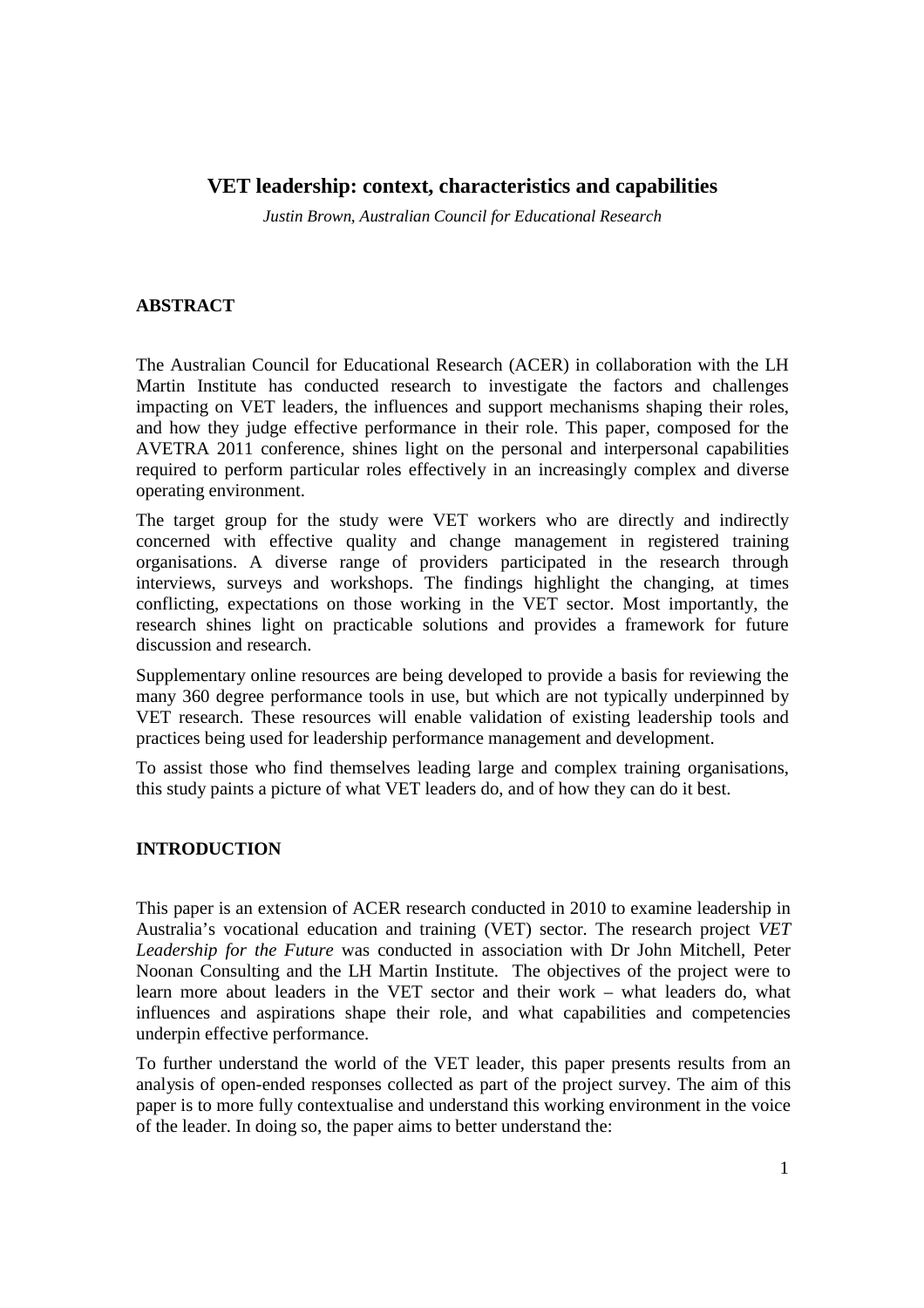- Most *challenging* aspects in their current role;
- Most *significant* aspect of their current role;
- Best *analogy* to describe their current leadership role;
- Most *effective methods* for developing leadership capability; and
- Key steps to improve selection and development of leaders.

## **RESEARCH METHOD**

The data collection method involved a stratified snowballing sampling technique whereby organisations were invited to take part through a direct approach from the project team. Attention was given to ensuring that a representative range of Australian institutions and leadership roles were involved. Each Registered Training Organisation (RTO) was approached through the Director or CEO equivalent to invite participation in the study and to forward the survey URL to leaders within their organisation.

The directions for disseminating the survey focused on individuals that were in scope of the 'VET leader' definition indentified in the project literature review: "people in roles classified as senior managers to who other managers report" (Mulcahy, 2003). While a broad definition, this helped target people who might be considered 'VET leaders'. A broad range of roles were recorded in the study including: director, chief financial officers, general managers, program managers/heads/directors, heads of school, or their equivalent.

The survey instrument used in the empirical phase of the study was delivered and completed online. It built upon a parallel instrument that had already been validated in schools (Scott, 2003) higher education (Scott, Coates and Anderson, 2008) and in a range of studies of professional capability amongst successful graduates (Vescio, 2005).

The quantitative items in the survey required respondents to rate specific items relating to the major area of focus in their role; indicators of effectiveness; influences on daily work; capabilities; and effectiveness of formal and informal activities in developing these capabilities. The survey received responses from 327 leaders from 24 RTOs. These results were tested and validated at a series of national workshops with more than 200 leaders attending.

The results presented in this paper draw on the extensive pool of open-ended responses collected as part of the project survey. The questions asked the following:

- 1. Briefly, what are the three most challenging aspects of your current role?
- 2. What aspect of your current role do you find *most* significant?
- 3. Overall, what analogy best describes what it is like to be in your current leadership role?
- 4. Overall, what do you believe to be the *most* effective methods for developing the capabilities of leaders in roles like yours?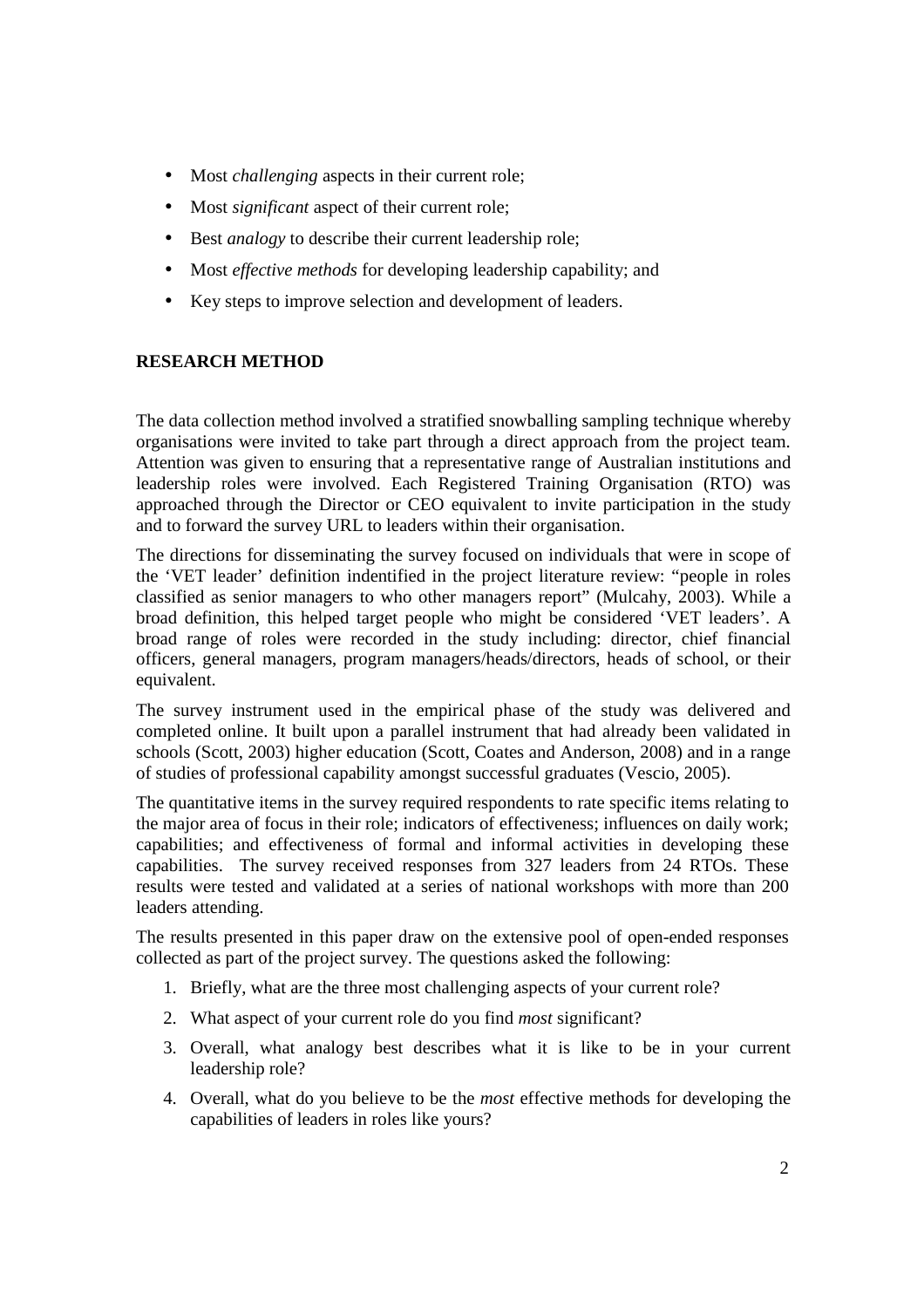5. What is one key step you believe *your organisation* could take to improve the selection and development of leaders?

Responses to these questions were sorted and thematically analysed initially by role. They were then analysed independently by different members of the project team, using the study's conceptual framework for academic leadership as a guide. The open-responses were then compared with the quantitative findings. Insights were then pooled and validated by team members. This analytical process included a focus not just on thematic analyses but identification of the degree of emotion evident in what leaders wrote, how often they returned to a topic or theme, and how frequently they wrote on particular issues.

## **FINDINGS AND DISCUSSION**

### *Most significant and challenging aspects in current role*

This research was conducted at a time of turbulence in the VET sector. Leaders were facing complex policy and system changes as well as a changing strategic operating environment. The capability and capacity of the organisation to grow, expand, innovate and compete in this environment is considered a challenge for VET organisations and its leaders. The results reflect this environment and show that the work of VET leaders is becoming increasingly complex and is in a constant state of change. To that end, many leaders see *change* as a key challenge in their role - a challenge that can manifest itself in a number of forms.

The skills and capabilities expected of VET leaders are expanding and deepening. Within these new operating environments there is a challenge for leaders to improve their own business, commercial and corporate literacy. The traditional requirements of sectoral teaching and leadership experience have extended into a wide range of additional capabilities and competencies. These new expectations require expertise in a wide-range of corporate functions, such as Customer Relationship Management, Resource Management, Workforce Development, and Strategic Management. These increasingly important functions may require the VET leader to wear the hat of the strategic leader, operational manager, budget manager, change manager, contract and tender manager and policy analyst.

In addition to developing these skills, the VET leader is often responsible for developing and articulating, or contributing to, the organisational strategy. This requires interpersonal skills that can influence and bring change to resistant and well-established organisational cultures. This may involve the leader building the confidence of staff to move past the "*but we have always done it this way*" mindset. In these circumstances, leaders emphasise the importance of maintaining a strong organisational culture, particularly when spread across a number of divisions and geographic locations. This is a role which often requires them to identify and maintain the strategic focus of the organisation while "*changing mindsets*" through the *"engagement, empowerment and revitalisation of staff".* Leaders emphasise the importance of maintaining impetus for organisational and cultural transformation in what can be resistant and well-established organisational cultures.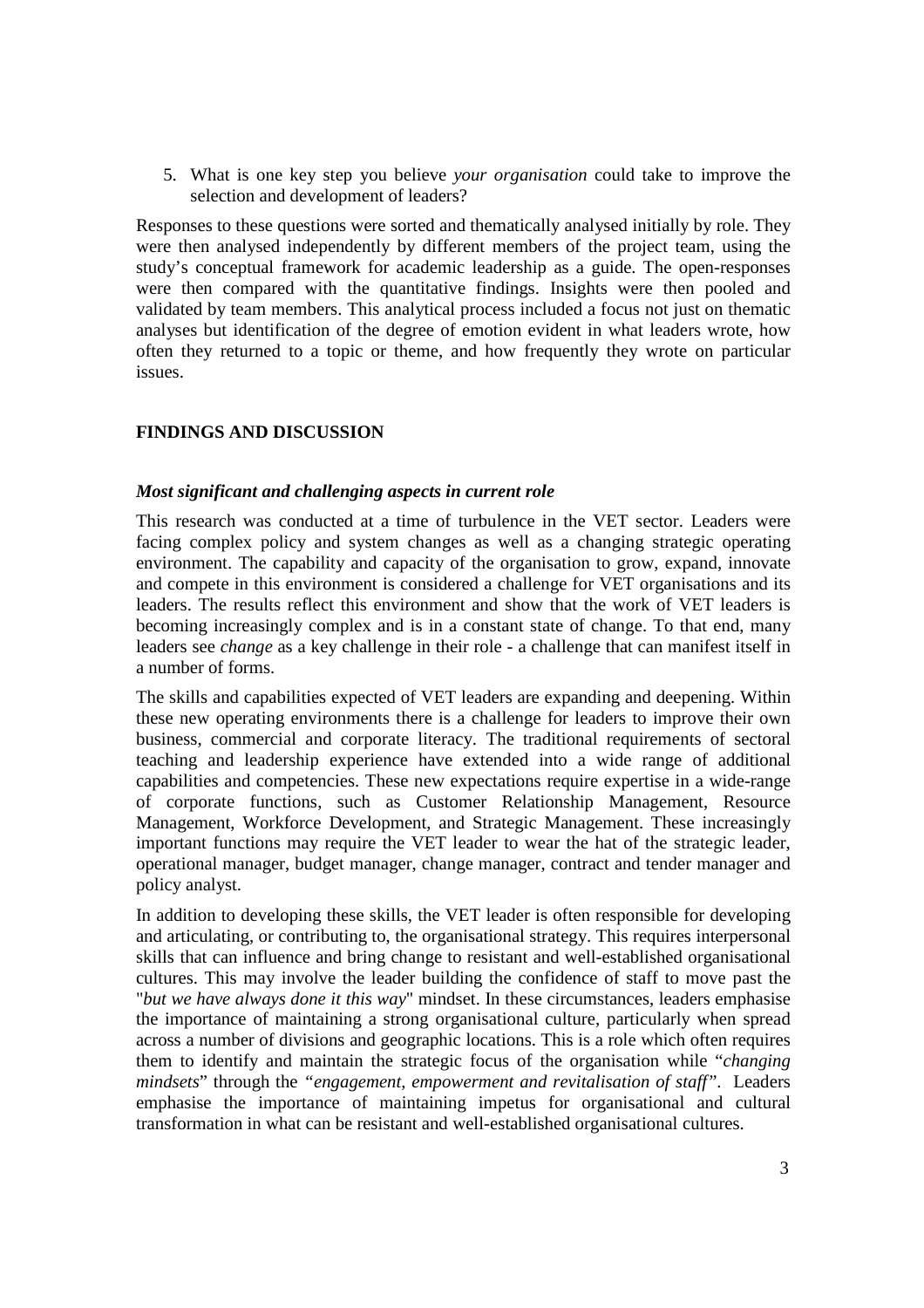Leaders are mindful of the compliance and legislative requirements of government for accreditation, auditing and reporting. The charter of operating as a business with, at times, competing educational expectations in a regulated environment can be a considerable challenge for these leaders. Initiatives to enact cultural change through organisational development have been common responses to these changing demands. However, implementing cultural change to centre more directly on growth, productivity and profitability has been a significant challenge for many leaders.

Leaders are highly cognisant of the emergent imperative of VET organisations to lower unit costs of delivery while continuing to meet organisational and individual targets. These challenges centre on pressures to generate new income and maintain quality amid falling public funds and increasing compliance costs. Leaders believe their ability to balance delivery under multiple funding arrangements and to make a profit from government funded training has become increasingly strained, particularly when operating in thin and regional markets.

Those in leadership roles emphasise the important function of human resource management in their role as it relates to the recruitment, retention and engagement of high quality staff to their organisation. Most leaders see value in providing professional development and opportunities to up-skill so as to continually enhance staff, leadership and organisational capability. The importance of building the capability of 'people' is particularly challenging as, for a broad range of operational and corporate functions, many leaders are frustrated by the operating systems and technology that are "*antiquated, unreliable and inefficient*", and "*do not meet client needs*".

Building strong and productive relationships with industry and professional groups remains a core dimension of the role. In maintaining the relevance, currency and robustness of this relationship, leaders emphasise the costs and resources associated with training package or curriculum moderation and development as a key issue. A further challenge in maintaining these relationships is in planning and forecasting of infrastructure and client needs with limited information and resources. There are ongoing challenges in placing institution-based students with sustainable and safe workplace learning opportunities. Leaders are also aware of the need to keep pace with technologies and innovative practice to support flexible teaching and learning, particularly in highly dynamic industries.

Central to the role of the VET leader, is the need to manage their own workloads effectively to allow sufficient time to consider strategic priorities of the organisation. There is a sense that some leaders *"never have enough time to think and get everything done that's expected"*. This balancing act can place considerable pressure on the leader to retain focus on strategic priorities whilst also dealing with urgent operational issues large numbers of their direct reports. At a personal level, these challenges are compounded by organisational politics, personal career plans and managing a work-life balance.

#### *Analogies to describe current leadership role*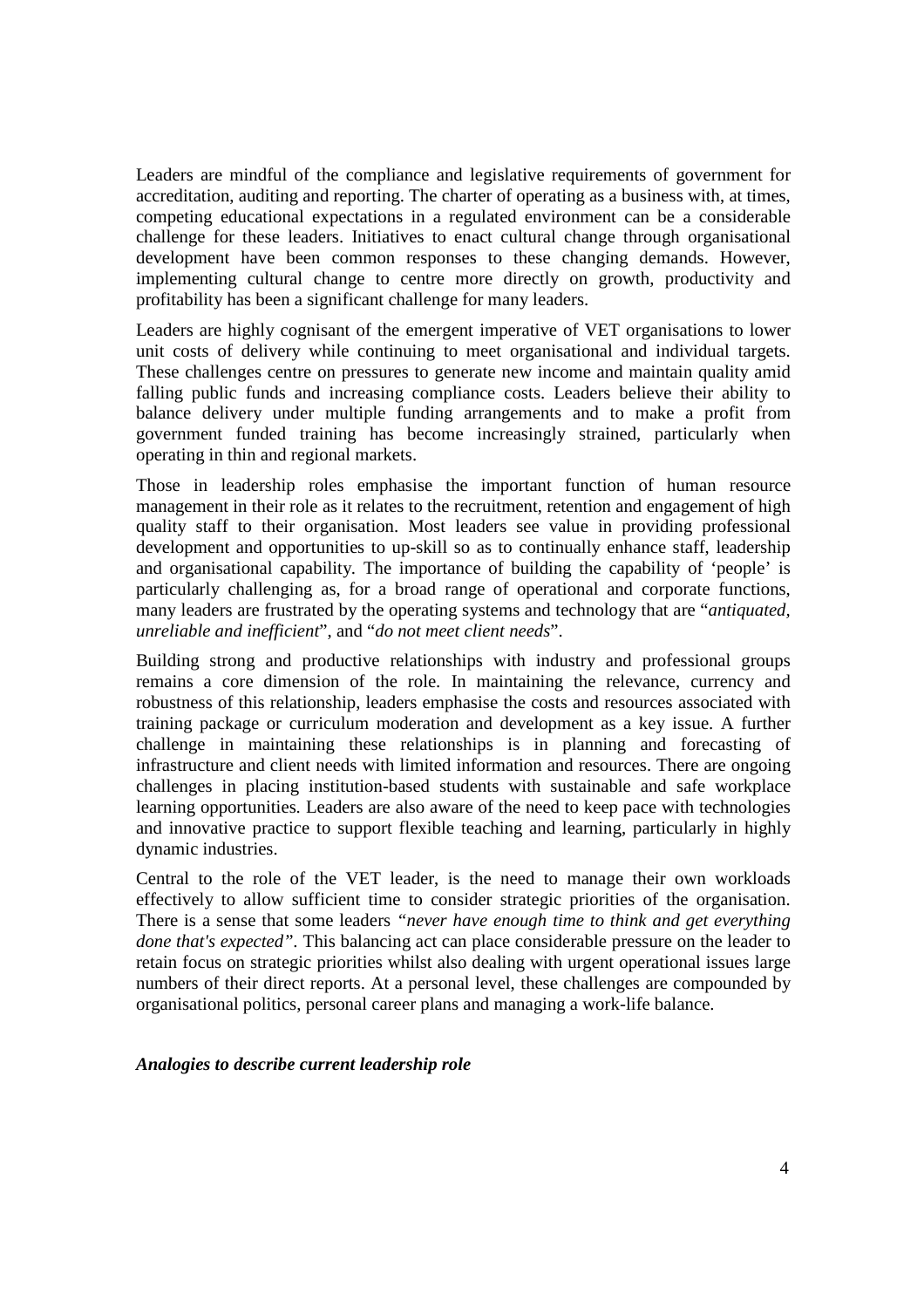When asked to provide an analogy of what it is like to be a leader in their organisation, leaders provided an array of evocative examples. The following analogies are grouped thematically into those that are: task-oriented; people-oriented; experience-oriented.

### *Task-oriented (jugglers, circus performers and entertainers)*

More leaders likened their role to "*being a juggler*" than another other type of analogy. The capacity of leaders to keep multiple tasks and activities "*up in the air*" was a highorder characteristic of their roles. The juggling analogy was expounded to include "…*while standing on a shifting floor";* "…with *many sharp swords*"; "…*with chainsaws*" *"…with one hand tied behind your back*"; and "*…while balancing on a monocycle*". Other leaders continued the circus theme to say they were "*walking on a tight rope with no balance beam*" and "*reaching for a trapeze*". Others liken their role to being the "*magician*" or the "*circus ring master…constantly ready when things don't go to plan*".

### *People-oriented (football coaches, stage managers, shepherds, conductors, captains)*

Many leaders liken their role to being a "*coach of a football team*" or "*playing football as the captain-coach*" or the "*coach of a troubled AFL footy club with the confidence that there are great things ahead*". These are coaches being asked to "*kick even more goals*" with an "*increasing number of umpires to change the rules on you*". Some leaders likened their role to being the "*stage manager*" whose job it is to make sure that the "*the actors look good and the audience enjoys the show*". The day-to-day roles of leaders are likened to being a '*sheepdog*" or "*herding cats*" - an analogy which was elaborated on to include "…*in a thunderstorm!"* and *"…in a dustbowl where few want to explore past the edges, they just mill and hide".* Others liken it to being a "*conductor of an orchestra having to keep everyone in tune*" or a "*captain of a huge ocean liner avoiding icebergs*" or "*captain of a fleet of a dozen ships each with a different purpose!"*

### *Experience-oriented (roller-coaster rides, car racing, rafting and surfing)*

The role of the VET leader is likened by many to the excitement and fear of "*riding a rollercoaster*" or "*a bullet train*". Some leaders experience "*lots of thrills and excitement coupled with fear of the unknown"* but always *"moving forward".* Some describe the experience as one similar to "*white river rafting*" or "*like surfing a wave"* and "*swimming towards shore with sharks snapping at your heels".* Others describe the experience as being like "*a fast lap that gets the adrenalin pumping*",

The remaining leaders liken their role to "*driving a Porsche with the handbrake on*" with "*very little of the map to where we are going*" or "*being given responsibility for a luxury car and not being allowed to drive it*". Leaders also liken their role to "*steering a ship that is slowly moving forward because the current is moving very fast*". There are also analogies that liken roles to swimming "*upstream*" or "*through mud*" or "*against the current*" or "*wearing concrete blocks*".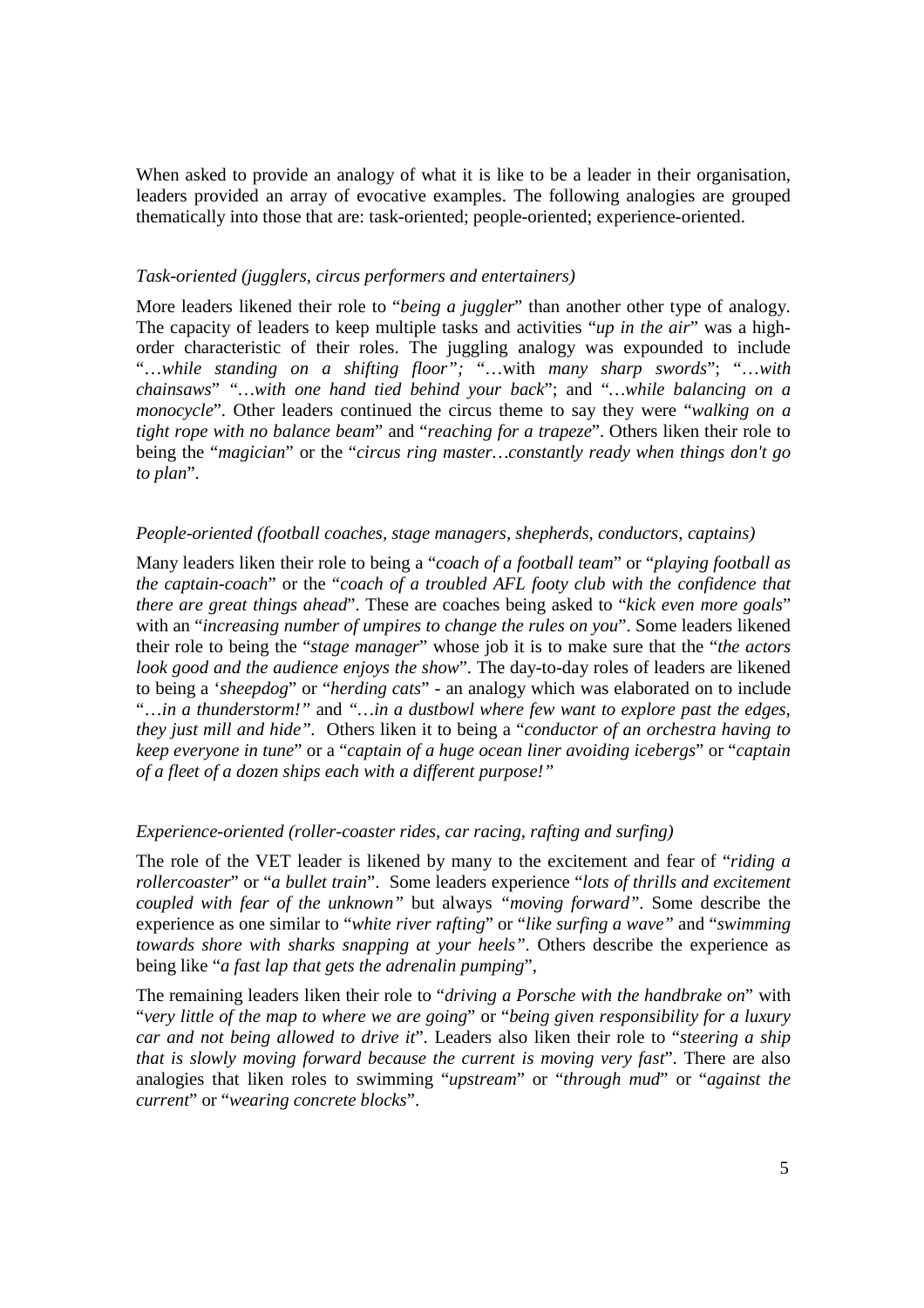### *Overall, what do you believe to be the MOST effective methods for developing the capabilities of leaders in roles like yours?*

Leaders emphasise the importance of providing current and aspiring leaders with a "*combination of methods*" that develop personal and interpersonal abilities as well as their contextual and technical skills and abilities. Mentoring, shadowing and on-the-job learning through effective leadership management and networking were commonly considered to be effective methods.

> *"Mentoring is so important. Too many inexperienced leaders get burnt and if they had support and assistance from a more experienced leader they would not be lost to the system."*

The leaders suggest contextualised formal training, a wide range of industry experience, including specialist, coupled with participation in professional development and professional networks. It is suggested that a sound knowledge of educational compliance and requirements for the specialist area usually developed "on the job" could be supplemented by conferences, leadership programs and targeted workshops. Formal qualifications in business, financial and human resource management are becoming increasingly important criteria for leadership positions in the sector.

The participation in leadership development programs which are custom-tailored to specific and general needs, coupled with regular, effective follow up and performance review. This may involve 360 degree feedback that is interpreted one on one between leader and mentor, with a realistic action plan. Developing an informal network of peers inside and outside the organisation can have benefits for the leader within their own organisation to reflect and learn from other organisations and leaders.

> *"I expect being coached/mentored by the 'right' person would be pretty wonderful. I enjoy the peer network I am part of and have developed a lot of knowledge, strategies and confidence from it."*

Leaders emphasise the importance of open communication and opportunities to reflect on workplace situations with a trusted and respected role model. This is ideally a person with a number of years experience in the sector, the organisation and, and ideally a similar role to the mentee. These opportunities for self-reflexivity are supplemented by discussions, work-placements or exchanges with leaders from a range of organisations to identify a range of leadership styles.

Finally, there is considerable emphasis placed not just on the 'what' but the 'when' of developing leaders. There is a view that aspiring leaders could undertake appropriate leadership courses in the early stages of leadership development, using reflective learning and ad-hoc peer conversations to build capability in middle stages and mentoring in the final stage.

### *Key steps to improve the selection and development of leaders*

Leaders were able to provide a wide array of steps that their organisation could take to improve the selection and development of their leaders. The concept of formalised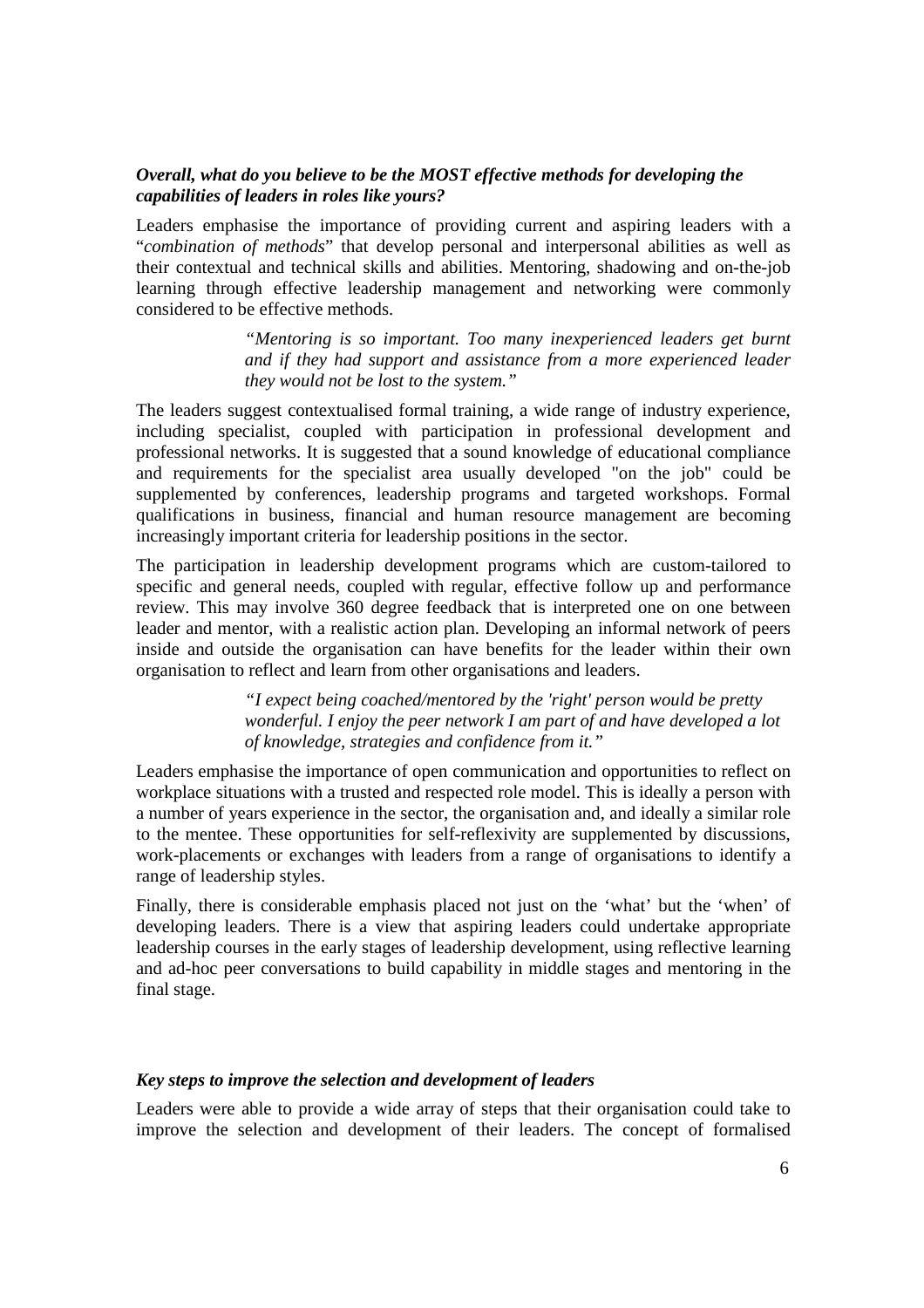leadership training, mentoring and succession programs was a consistent theme in the responses. These structured succession leadership development programs could include on the job, formal leadership programs and mentoring as core components.

These formalised programs could be underpinned by professional development of staff that encourages personalised informal learning that targets specific areas for improvement; thereby decreasing the reliance on "*generalist training*" in favour of realworld situations. These real-world experiences could be strengthened by temporary leadership placements where people have the opportunity to 'practice' and develop these skills.

There are also views that there could be greater consideration given to the personal and intellectual capabilities of aspiring and emerging leaders, rather than focusing solely on technical capabilities and experience – at both the recruitment and leader development stages. This could be addressed through the identification of multi-dimensional competencies through more formalised competency frameworks and assessments at different levels of the organisation. The view being that selection would then be based more on agreed and substantiated leadership capabilities; provide clarification to current roles consistency; and to the application process.

## **CONCLUSIONS**

The study found that leaders are under increasing and constant pressure to be more responsive to the mounting expectations of government, the fluctuating requirements of industry, and the diverse needs of communities and individuals. Commercial pressures have been with VET leaders for some time, but they now face new pressures arising from the recognition of VET as a key vehicle for national workforce development and productivity.

Leaders emphasise the importance of providing current and aspiring leaders with a combination of mixed methods to develop personal and interpersonal abilities as well as their contextual and technical skills and abilities. Mentoring, shadowing and on-the-job learning through effective leadership management and networking were commonly considered to be effective methods.

## **ACKNOWLEDGMENTS**

The researchers warmly thank the 327 VET leaders from 27 Australian registered training organisations (RTOs) who responded to the survey, and the more than 200 leaders who participated in the national and institutional workshops. The researchers wish to thank the many VET leaders and experts who offered formative advice at the start of the study. The LH Martin Institute and ACER offer a very special thanks to John Mitchell for his formative assistance contacting leaders and co-facilitating workshops. ACER offers warm thanks to the Australian Learning and Teaching Council (ALTC) for funding the precursor study on academic leadership in universities. Particular thanks to Trish Firth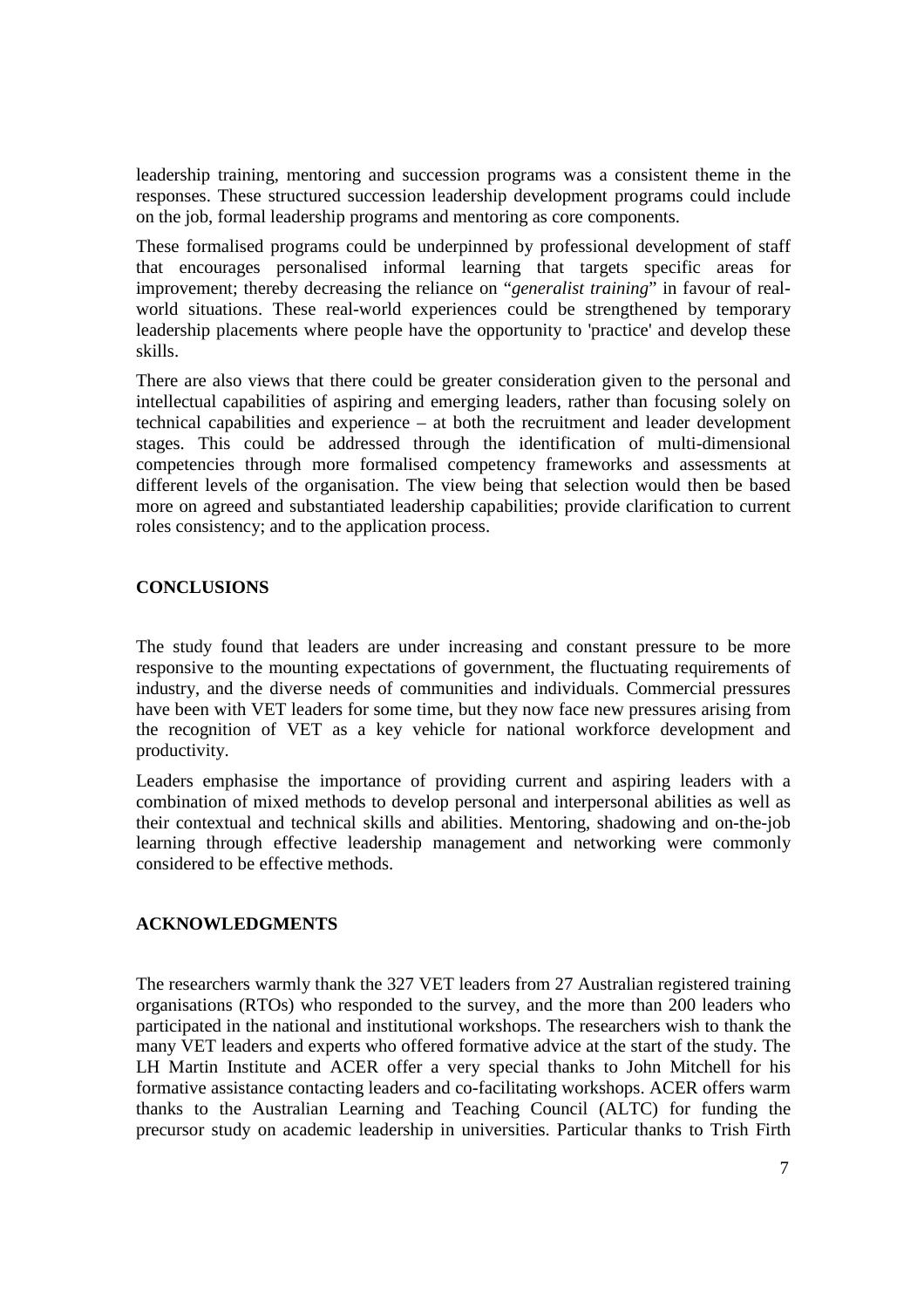and Tim Friedman at ACER, and to Anna Steer and Sophie Francis at the LH Martin Institute, for technical and administrative support throughout the project.